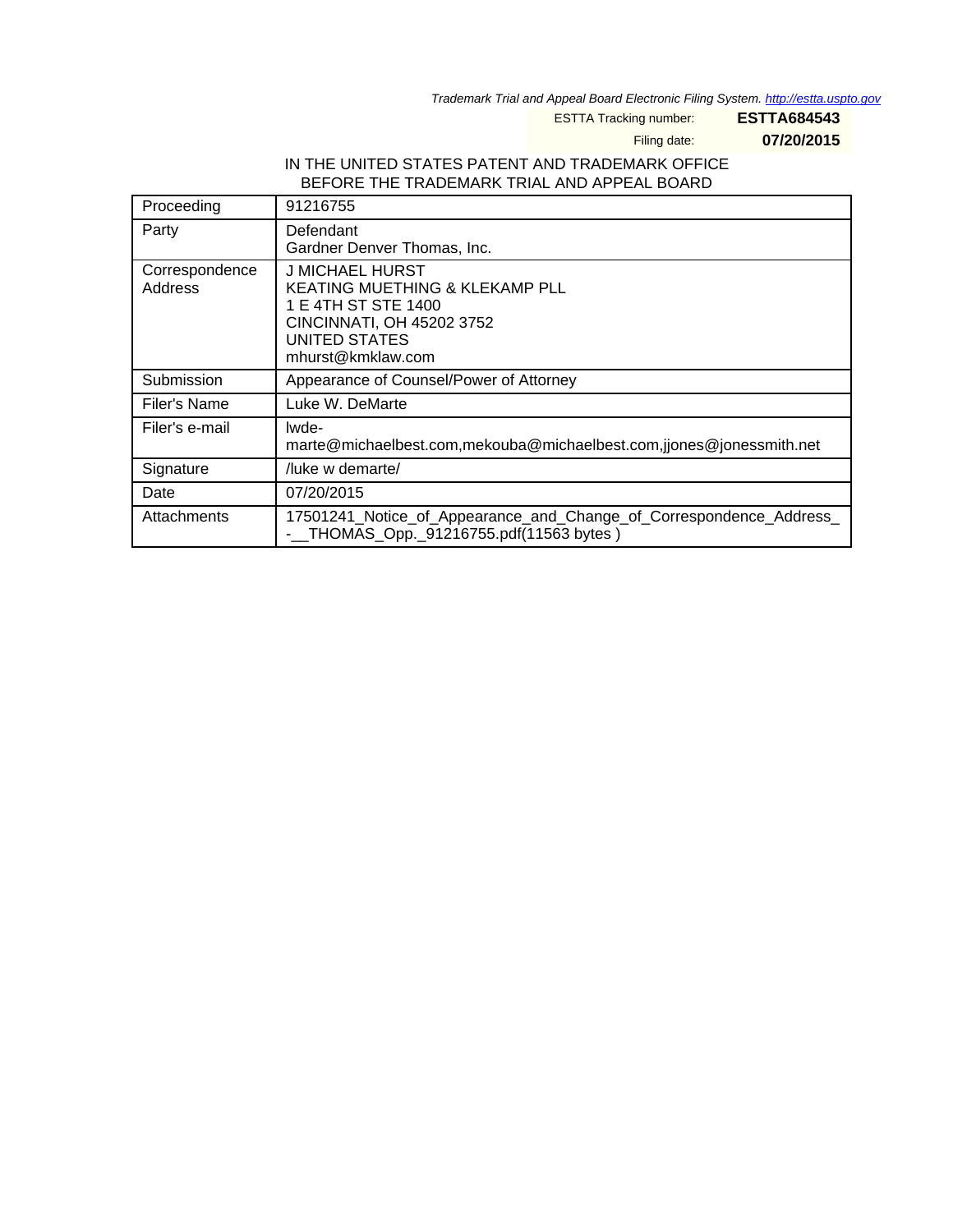## IN THE UNITED STATES PATENT AND TRADEMARK OFFICE BEFORE THE TRADEMARK TRIAL AND APPEAL BOARD

Thomas Magnete GmbH,

Opposer,

v.

Gardner Denver Thomas, Inc.,

Applicant.

Opposition No. 91216755

Serial No.: 86/014656

Mark: THOMAS

## **NOTICE OF APPEARANCE AND CHANGE OF CORRESPONDENCE ADDRESS**

Counsel for Applicant Gardner Denver Thomas, Inc. hereby enters an appearance on behalf of

Applicant and gives notice of a change of correspondence address. All correspondence for this

proceeding should be directed to:

Luke W. DeMarte Michelle E. Kouba Michael Best & Friedrich LLP 180 N. Stetson Avenue Suite 2000 Chicago, IL 60601 lwdemarte@michaelbest.com mekouba@michaelbest.com

Dated: July 20, 2015 Respectfully submitted,

Gardner Denver Thomas, Inc.

/s/ Luke W. DeMarte

One of its Attorneys

Luke W. DeMarte Michelle E. Kouba Michael Best & Friedrich LLP 180 N. Stetson Avenue, Suite 2000 Chicago, Illinois 60601 (312) 222-0800

Attorneys for Gardner Denver Thomas, Inc.

By: